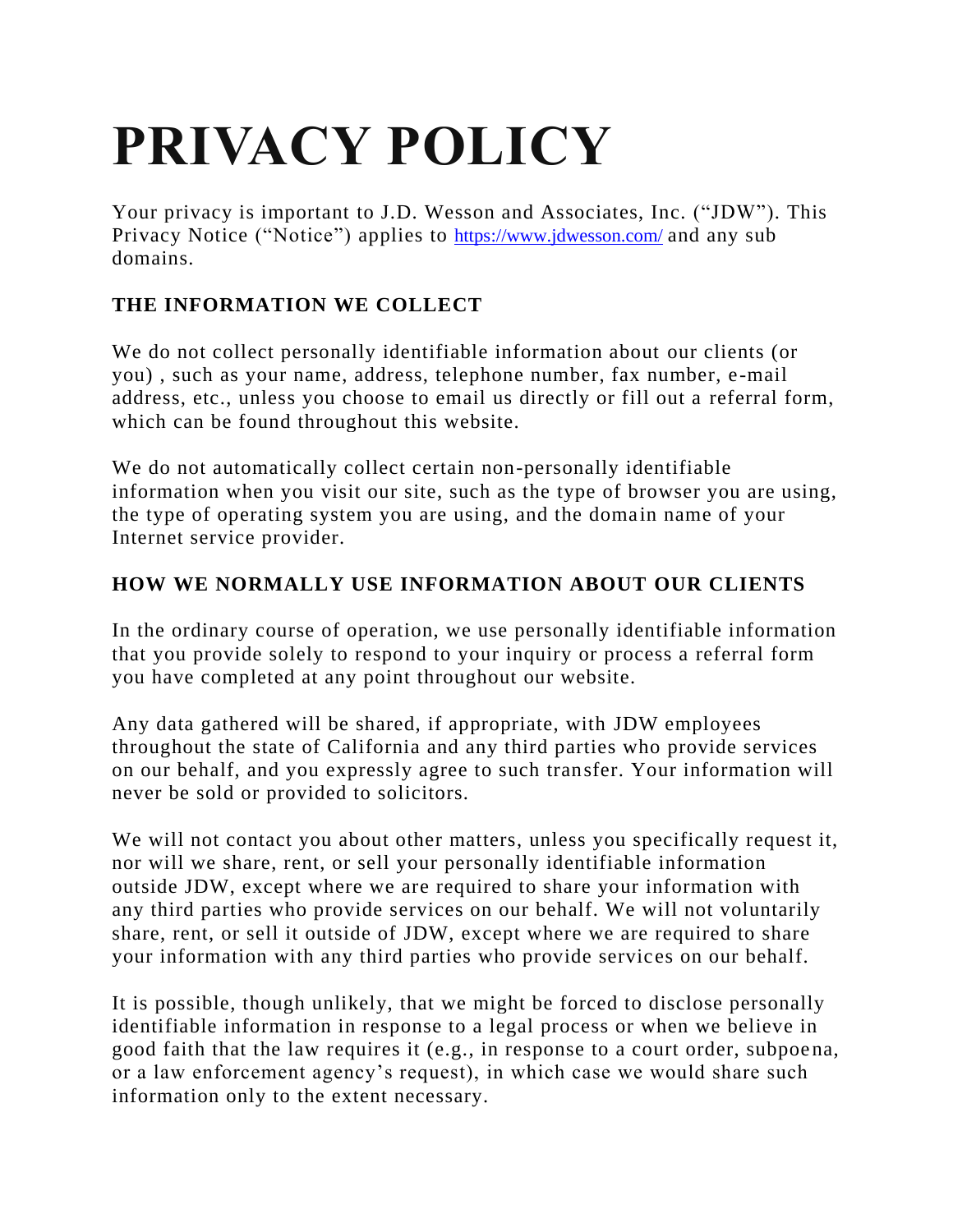### **COLLECTION OF INFORMATION BY THIRD-PARTY SITES**

JDW may post information about services and programs. Should you choose to register electronically to be contacted for our services or programs, we will not provide your information to a Third-Party without your approval or permission. As for our own use of your registration information, that will be handled by us as if you had registered by telephone or on paper.

#### **COOKIES**

Cookies are small files that contain information sent by a website that is saved on your computer's hard drive. When you visit our site, we may place a session cookie on your computer to help enhance the users browsing experience; however, nothing that collects personal information. The cookies are not persistent beyond the end of the users' session. You may delete cookies from your computer or set your browser to reject cookies. However, doing so may limit some functionalities of our site.

#### **OUR COMMITMENT TO SECURITY**

We employ reasonable security measures to prevent unauthorized access to information that we collect online.

#### **HOW TO CONTACT US**

If you have any questions or concerns about the privacy policy for JDW or its implementation, you may contact us via our Contact Us Page. If, at any time, you decide that we should no longer hold any of your personal data, or wish to change the use to which any such data can be put, please let us know by contacting us at:

P.O. Box 4138 Napa, CA 94558-0413 [contact@jdwesson.com](mailto:info@hannabrophy.com)

#### **REVISIONS TO OUR PRIVACY POLICY**

We may update this policy from time to time. If and when we make changes, you will be notified by email, through the services, or by posting a prominent notice on our website at or prior to the change becoming effective. We encourage you to review this policy periodically to stay informed on our privacy practices. Your continued use of our services or website constitutes